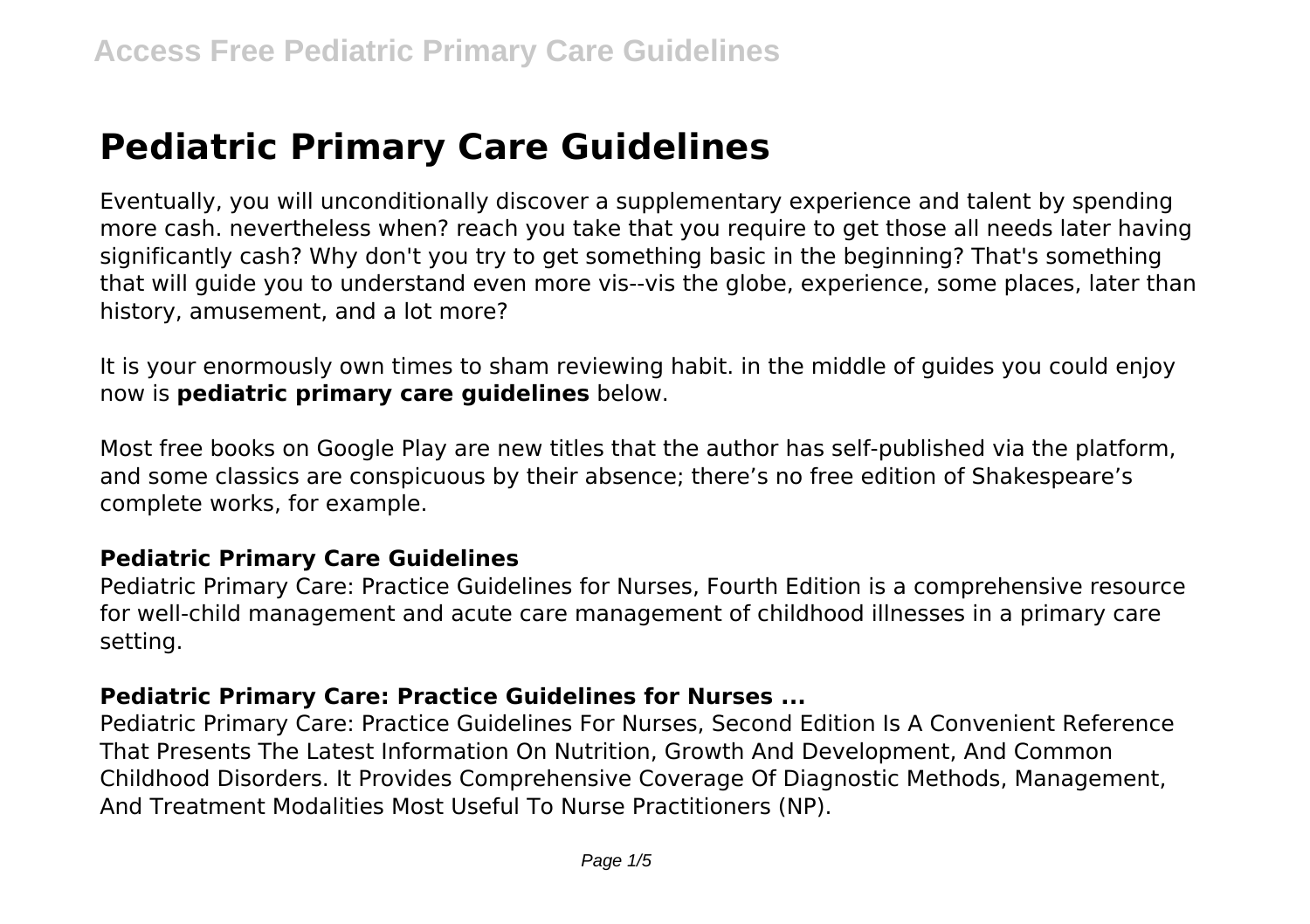# **Pediatric Primary Care: Practice Guidelines for Nurses ...**

This supplement outlines strategies to enhance pediatric mental health at both the community level and in individual pediatric practices. The report also provides clinical algorithms to guide primary care clinicians through the process of implementing mental health care into a pediatric practice.

#### **Primary Care Tools - AAP.org**

Pediatric Primary Care: Practice Guidelines for Nurses, Fourth Edition is a comprehensive resource for well-child management and acute care management of childhood illnesses in a primary care setting. Written by practicing experts, this text is intended for advanced practice nursing students as a quick reference guide once they enter clinical practice.

## **Pediatric Primary Care - Jones & Bartlett Learning**

The pediatric specialists at Maine Medical Partners and The Barbara Bush Children's Hospital have created Pediatric Referral Guidelines to help you provide better care for your patients. Click to find referral pathways, guidelines and contact information.

#### **Pediatric Guidelines & Protocols | MaineHealth**

The American Academy of Pediatrics published this Evidence-Based Clinical Practice Guidelines Development and Implementation Manual to provide a framework for standardizing and streamlining the prioritization, development, and revision of AAP guidelines. The manual provides strategic direction for guideline authors and participants, as well as, informs internal and external groups about the AAP's guideline prioritization, development, revision, dissemination, and implementation processes ...

## **Clinical Practice Guideline Manual - AAP.org**

Primary care practices should continue to use infection prevention strategies including: Scheduling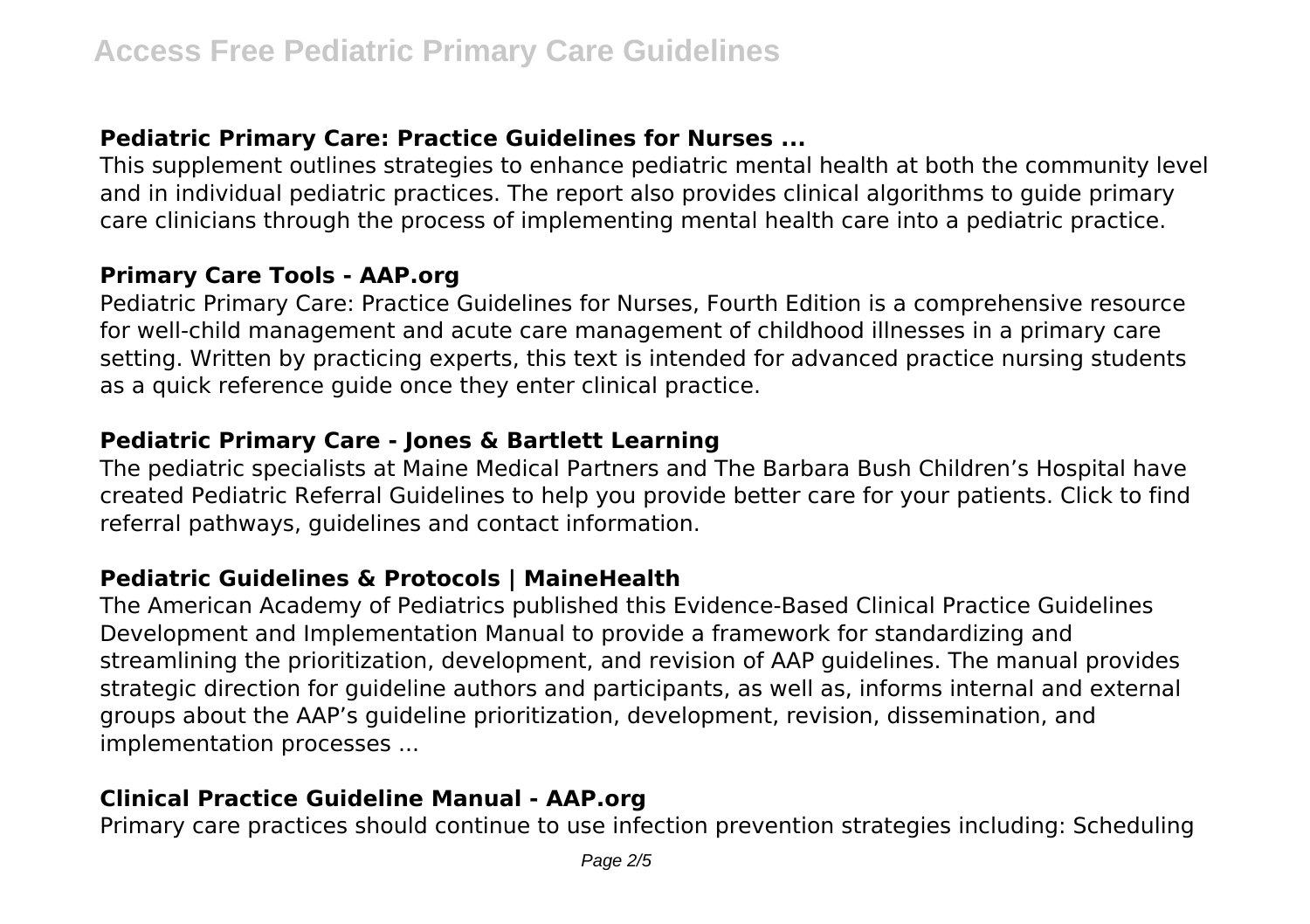sick visits and well-child visits during different times of the day Reducing crowding in waiting rooms , by asking patients to remain outside (e.g., stay in their vehicles, if applicable) until they are called into the facility for their appointment, or setting up triage booths to screen patients safely

#### **Information for Pediatric Healthcare Providers**

CMS Primary Care Initiative Support your practice during the pandemic with information on virtual care, coding and payment, clinical care, and more. Respond to COVID-19

#### **Clinical Practice Guidelines - AAFP Home**

Second Edition Download Guidelines (PDF) Madeline B. Deutsch, MD, MPH Editor; Guidelines for the Primary Care of Transgender and Gender Nonbinary People Medical Director, UCSF Transgender Care Associate Professor of Clinical Family and Community Medicine; University of California, San Francisco; Department of Family and Community Medicine

## **Guidelines for the Primary and Gender-Affirming Care of ...**

Well child visits (by age) include guidelines for history and physical assessments, though these seem to have more of a medical than a nursing focus. Some areas do not conform with current guidelines for well child care (e.g., blood pressure measurement should start at 3 years of age) as outlined by Bright Futures (4th edition, gold standard for pediatric primary care).

## **Pediatric Primary Care: Practice Guidelines for Nurses ...**

OBJECTIVES: To determine impact of a primary care–based child obesity prevention intervention beginning during pregnancy on early childhood weight outcomes in low-income Hispanic families. METHODS: A randomized controlled trial comparing mother–infant pairs receiving either standard care or the Starting Early Program providing prenatal and postpartum nutrition counseling and nutrition ...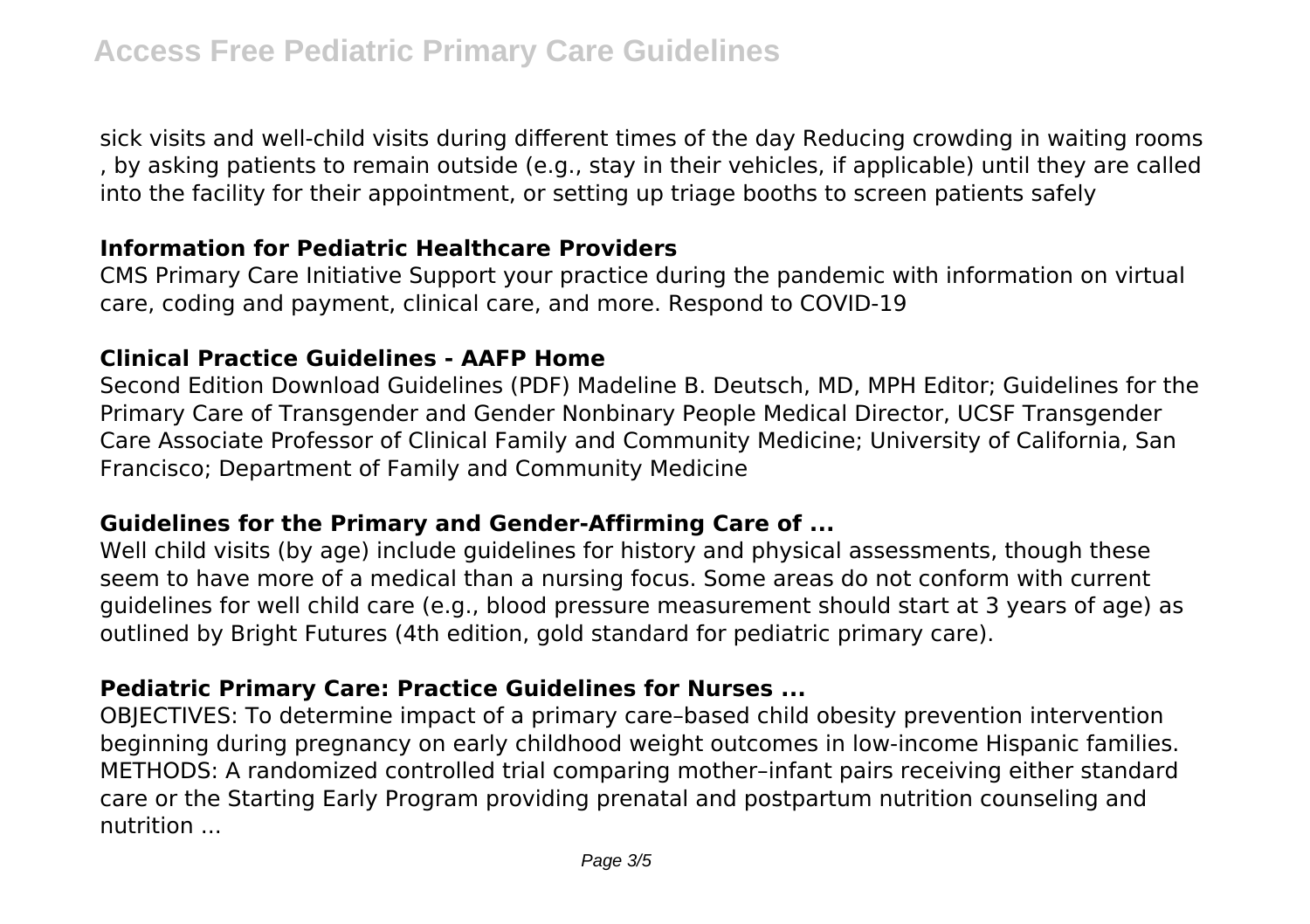## **Prenatal and Pediatric Primary Care–Based Child Obesity ...**

These guidelines are designed to assist the pediatrician in caring for the child in whom a diagnosis of Down syndrome has been confirmed by chromosome analysis. Although a pediatrician's initial contact with the child is usually during infancy, occasionally the pregnant woman who has been given a prenatal diagnosis of Down syndrome will be referred for review of the condition and the genetic counseling provided.

#### **Health Supervision for Children With Down Syndrome ...**

Guidelines for Adolescent Depression in Primary Care (Glad-Pc): I Identification, Assessment, and Initial Management. ... Admission and Discharge Guidelines for the Pediatric Patient Requiring Intermediate Care. Page 1210. Adolescent and Young Adult Tattooing, Piercing, and Scarification.

## **Pediatric Clinical Practice Guidelines & Policies, 18th ed ...**

These guidelines contain information to assist in the identification, diagnosis, and treatment of illness and other health issues in a primary care setting and may be used for reference and education purposes. The guidelines do not delineate the legal scope of practice of nurses.

# **Clinical Practice Guidelines for Nurses in Primary Care ...**

The guidelines for nurses in primary care address the diagnosis and management of many of the most common health problems seen in children in remote northern Aboriginal communities. The information provides assessment (history and physical examination), diagnostic, and management guidelines for common health problems and emergency situations seen within specific body systems.

# **Clinical Practice Guidelines for Nurses in Primary Care ...**